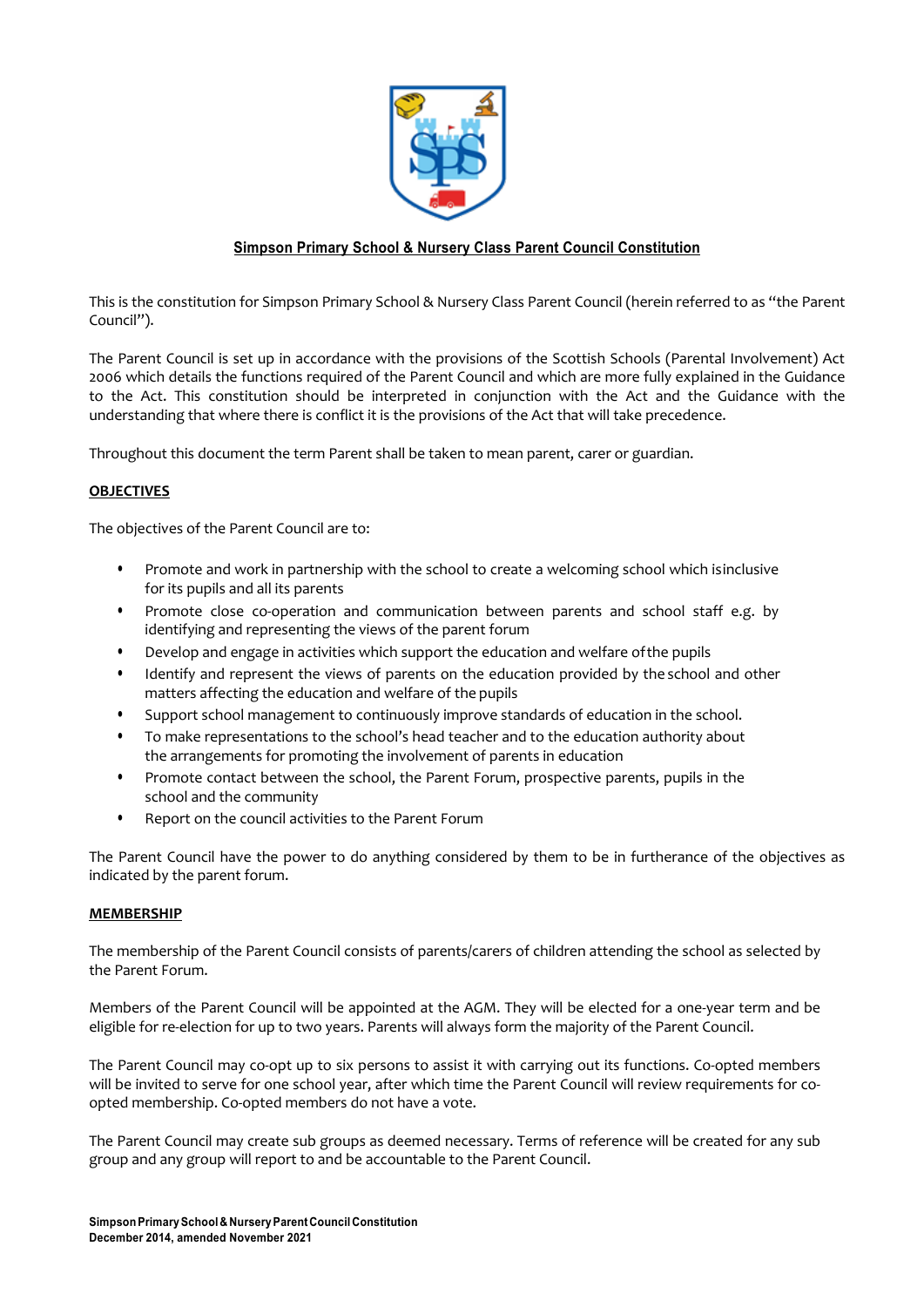The Head Teacher and/or their representative has a right and a duty to attend meetings of the Parent Council.

Should a vote be necessary to make a decision, each parent member at the meeting will have one vote, with the Chair having a casting vote in the event of a tie. There must be a quorum of one third of voting members (7) present for a valid vote to be taken.

### **OFFICE BEARERS**

The Office Bearers will be:

- Chair
- Vice Chair
- Secretary
- **Treasurer**
- Events Co-Ordinator

The Office Bearers will be formally elected by the Parent Council at the first AGM of the year. Nominations for Office Bearers will be identified in advance for consideration at the AGM. Only parents/carers can be nominated for an Office Bearer role.

Office Bearers shall be elected for a one-year term, following which they are eligible for re-election for up to two years.

Further details on the role of each Office Bearer can be found in the attached Role Profiles.

Alongside the office bearers up to sixteen year group representatives, two for each year group including the Nursery, will be elected to be part of the Parent Council and will have a voting right. Elections will be held alongside the nominations for Office Bearers. These members will serve for one year. A year group representative who fails to attend two consecutive meetings without reason/apologies may be deemed to have relinquished their voting right for that year.

Any member wishing to withdraw from their role must do so in writing.

# **MEETINGS OF THE PARENT COUNCIL**

Meetings of the Parent Council will be held as required with at least one meeting being held in each term. Meetings may take place virtually and/or in person.

The Annual Meeting will be held by September each year. A notice of the meeting including date, time, and place will be sent to all members of the Parent Forum at least 2 weeks in advance.The meeting will include:

- a report on the work of the Parent Council and its committee(s)
- selection of office bearers
- selection of year group representatives
- discussion of issues that members of the Parent Forum may wish to raise
- approval of the accounts and appointment of the auditor
- a report from head teacher to be given at AGM

All Parent Council meetings will be open to members of the Parent Forum. The Parent Council is accountable to the Parent Forum of the school and will make a report to it at least once each year detailing its activities on behalf of all the parents. The Parent Forum may request a special general meeting to discuss issues falling within the Parent Council's remit, the request will be reviewed, and the Parent Council shall arrange this if appropriate. The Parent Council shall give all members of the Parent Forum at least 2 weeks' notice of any meeting and, at the same time, circulate notice of the matter(s), to be discussed at the meeting.